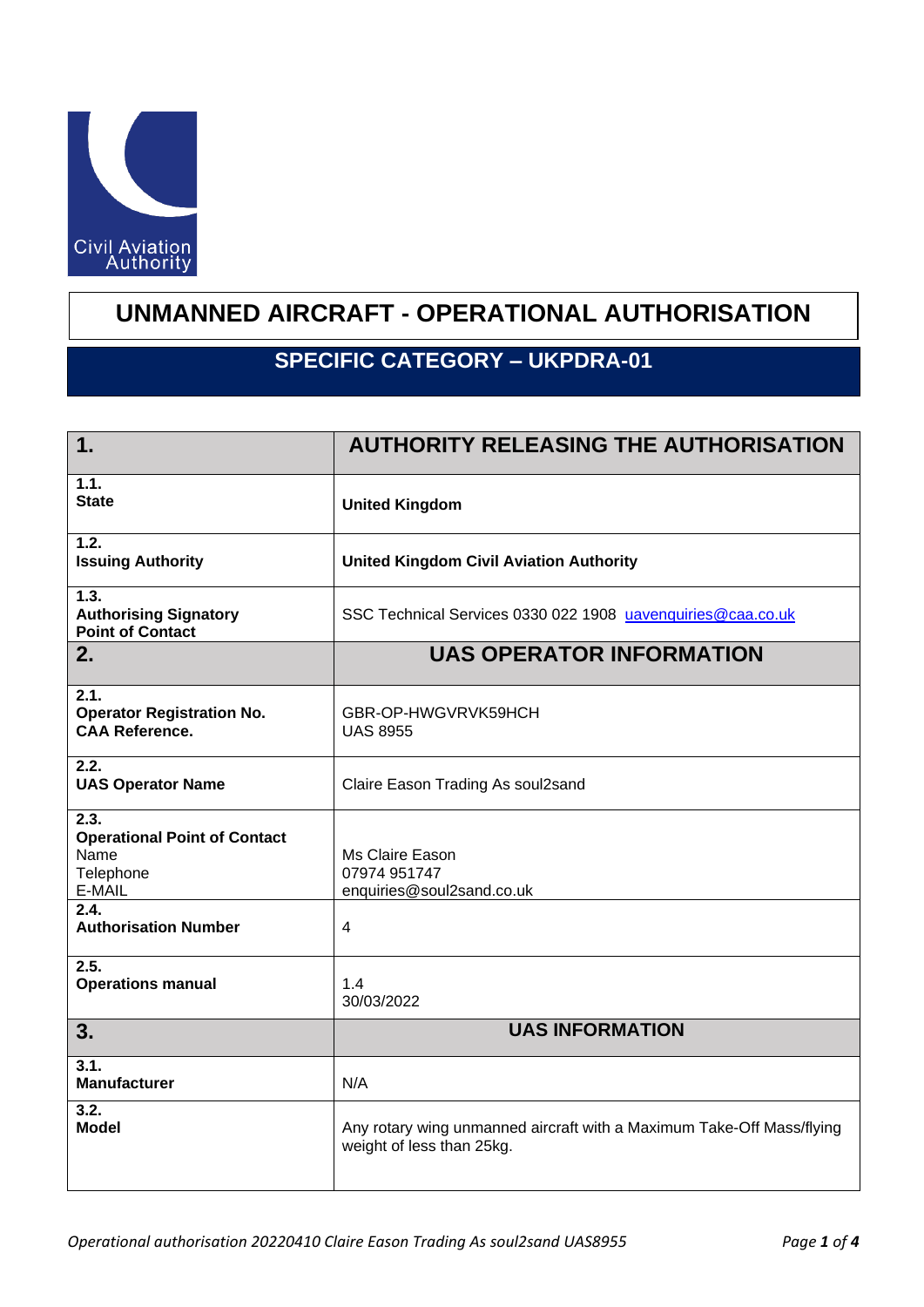| 3.3.<br><b>Serial Number or UAS operator</b><br><b>Registration Mark (If Applicable)</b> | The UAS operator's registration number listed at 2.1 must be displayed on<br>every unmanned aircraft flown under this operational authorisation.                                                                                                                                                                                                                                                                                                                                                                                                              |
|------------------------------------------------------------------------------------------|---------------------------------------------------------------------------------------------------------------------------------------------------------------------------------------------------------------------------------------------------------------------------------------------------------------------------------------------------------------------------------------------------------------------------------------------------------------------------------------------------------------------------------------------------------------|
| 3.4.<br><b>Relevant/Other Comments</b>                                                   | a. The Unmanned Aircraft must be equipped with a mechanism that will<br>cause it to land in the event of a disruption to, or a failure of, any of its<br>control systems, including the C2 Link.<br>b. The remote pilot must ensure that this mechanism is in working order<br>before any flight is commenced.<br>c. The UAS operator must ensure that the radio spectrum used for the<br>C2 Link and for any payload communications complies with the<br>relevant Ofcom requirements and that any licences required for its<br>operation have been obtained. |
| 4.                                                                                       | <b>LIMITATIONS AND CONDITIONS FOR THE UAS</b><br><b>OPERATION</b>                                                                                                                                                                                                                                                                                                                                                                                                                                                                                             |
| 4.1.<br>Type of operation                                                                | a. VLOS only.<br>b. But remote pilots may be assisted by a single unmanned aircraft<br>observer, who must be positioned alongside the remote pilot. The<br>unmanned aircraft observer must maintain direct unaided visual<br>contact with the unmanned aircraft sufficient to monitor its flight path in<br>relation to other aircraft, persons, vehicles, vessels and structures for<br>the purpose of avoiding collisions, and advise the remote pilot<br>accordingly.                                                                                      |
| 4.2.<br><b>Operating times/periods</b>                                                   | Day or night. No timing limitations.                                                                                                                                                                                                                                                                                                                                                                                                                                                                                                                          |
| 4.3.<br>Location(s) of operation                                                         | Any location within the United Kingdom subject to the airspace restrictions<br>detailed in 4.4                                                                                                                                                                                                                                                                                                                                                                                                                                                                |
| 4.4<br><b>Airspace</b>                                                                   | Flights must not be conducted within the Flight Restriction Zone (FRZ)<br>(See Note 1) of a protected aerodrome, or within any Restricted,<br>Prohibited or Danger Area, unless the appropriate clearance or<br>permission to enter has been obtained.                                                                                                                                                                                                                                                                                                        |
| 4.5.<br><b>Operating heights/altitudes/levels</b>                                        | a. The unmanned aircraft must be maintained within 120 metres (400ft)<br>from the closest point of the surface of the earth.<br>b. Obstacles taller than 105m may be overflown by a maximum of 15m<br>provided that:<br>(i) The person in charge of the obstacle has requested this; and,<br>(ii) The unmanned aircraft must not be flown more than 50m<br>horizontally from the obstruction.                                                                                                                                                                 |
| 4.6.<br><b>Maximum operating range</b>                                                   | Maximum horizontal range of 500 metres from the remote pilot, unless a<br>lesser control link radio range has been specified by the UAS<br>manufacturer.                                                                                                                                                                                                                                                                                                                                                                                                      |
| 4.7.<br>Separation from uninvolved<br>persons                                            | a. No flight within 50 metres of any uninvolved person, except that during<br>take-off and landing this distance may be reduced to 30 metres.<br>b. No flight within 50 metres horizontally of any assemblies of people.                                                                                                                                                                                                                                                                                                                                      |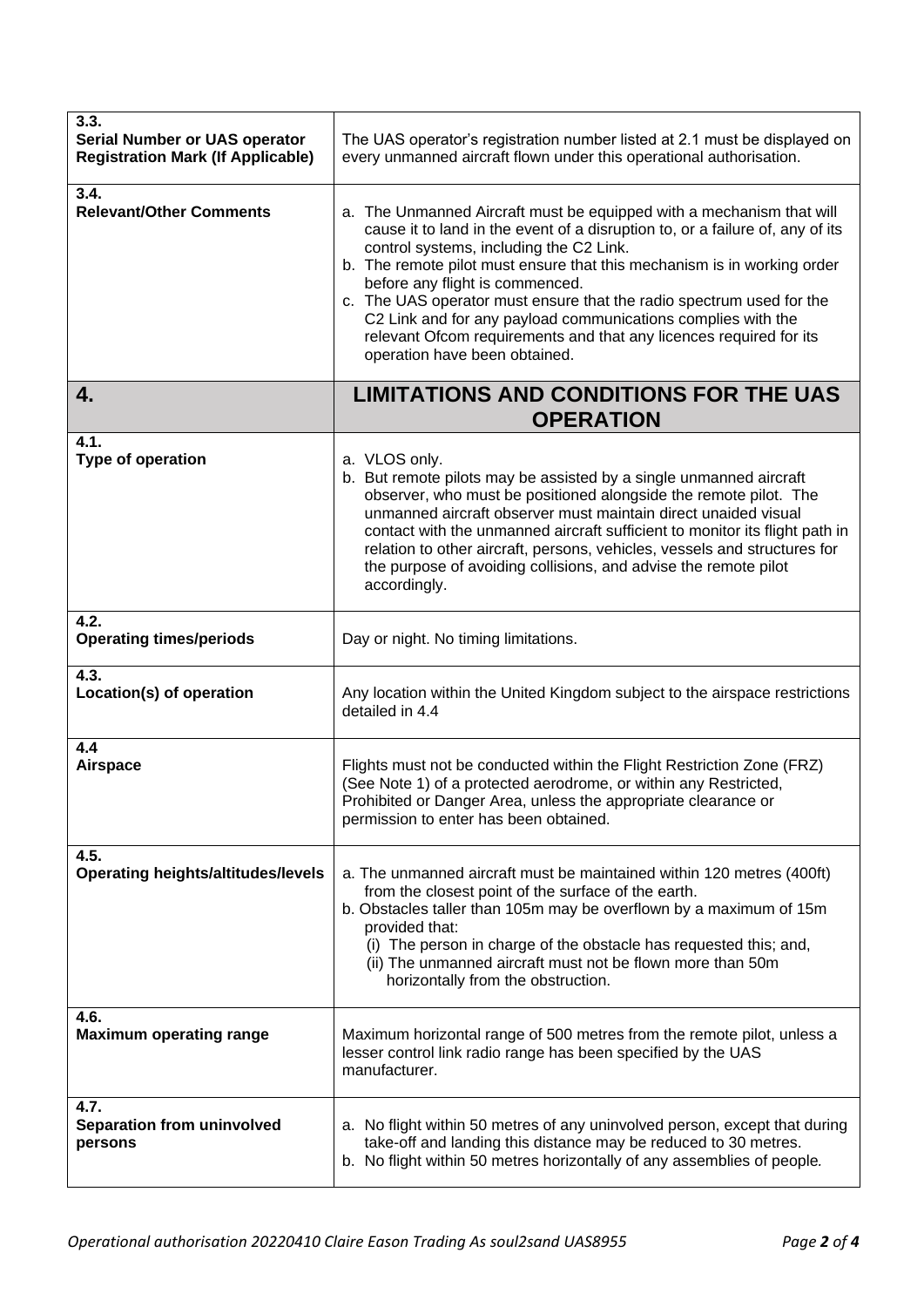| 4.8.<br><b>Security of loads/equipment</b>                                           | The remote pilot must ensure that any load carried by, or equipment on,<br>the unmanned aircraft is properly secured and that the aircraft is in a safe<br>condition for the specific flight.                                                                                                                                                                                                                                                                                                                                                                                                                                                                                                                                                 |
|--------------------------------------------------------------------------------------|-----------------------------------------------------------------------------------------------------------------------------------------------------------------------------------------------------------------------------------------------------------------------------------------------------------------------------------------------------------------------------------------------------------------------------------------------------------------------------------------------------------------------------------------------------------------------------------------------------------------------------------------------------------------------------------------------------------------------------------------------|
| 4.9.<br><b>Remote Pilot requirements</b>                                             | a. Remote pilots must be employed by or contracted to the UAS<br>operator.<br>b. Remote pilots operating under this operational authorisation must be in<br>possession of a GVC.<br>Or,<br>hold an NQE 'full recommendation' obtained prior to 31<br>(i)<br>December 2020 and a valid 'flyer ID'; or,<br>comply with one of the previously accepted Alternative Means of<br>(ii)<br>Compliance categories detailed in CAP 722 (B3.2.7.2), are in<br>possession of a valid 'flyer ID' and can demonstrate currency within<br>the past 2 years.<br>c. Remote pilots operating under this operational authorisation must<br>comply with the responsibilities set out in point UAS.SPEC.060 of<br>Regulation (EU) 2019/947 as retained in UK law. |
| 4.10.<br><b>UAS operator requirements</b>                                            | a. The UAS operator must comply with the responsibilities set out in point<br>UAS.SPEC.050 of Regulation (EU) 2019/947 as retained in UK law.<br>b. The UAS operator must maintain records of each flight made under<br>this authorisation and must make such records available to the Civil<br>Aviation Authority on request as set out in point UAS.SPEC.090 of<br>Regulation (EU) 2019/947 as retained in UK law.                                                                                                                                                                                                                                                                                                                          |
| 4.11.<br><b>Occurrence reporting</b><br>requirements - (Regulation (EU)<br>376/2014) | Any occurrences that take place while operating under this authorisation<br>must be reported in accordance with the requirements set out in CAP 722<br>(section 2.9).                                                                                                                                                                                                                                                                                                                                                                                                                                                                                                                                                                         |
| 4.12.<br><b>Insurance</b>                                                            | Insurance cover meeting the requirements of regulation (EC) 785/2004<br>must be held.                                                                                                                                                                                                                                                                                                                                                                                                                                                                                                                                                                                                                                                         |
| 5.                                                                                   | <b>VALIDITY</b>                                                                                                                                                                                                                                                                                                                                                                                                                                                                                                                                                                                                                                                                                                                               |
| 5.1.<br><b>Duration of the Authorisation</b>                                         | This operational authorisation is valid:                                                                                                                                                                                                                                                                                                                                                                                                                                                                                                                                                                                                                                                                                                      |
|                                                                                      | 10/04/2022<br>From:                                                                                                                                                                                                                                                                                                                                                                                                                                                                                                                                                                                                                                                                                                                           |
|                                                                                      | To:<br>02/05/2023<br>Unless otherwise suspended or revoked.                                                                                                                                                                                                                                                                                                                                                                                                                                                                                                                                                                                                                                                                                   |
| 5.2.<br><b>Regulation references</b>                                                 | This operational authorisation is issued under Article 5 of Regulation (EU)<br>2019/947 as retained in UK law.                                                                                                                                                                                                                                                                                                                                                                                                                                                                                                                                                                                                                                |